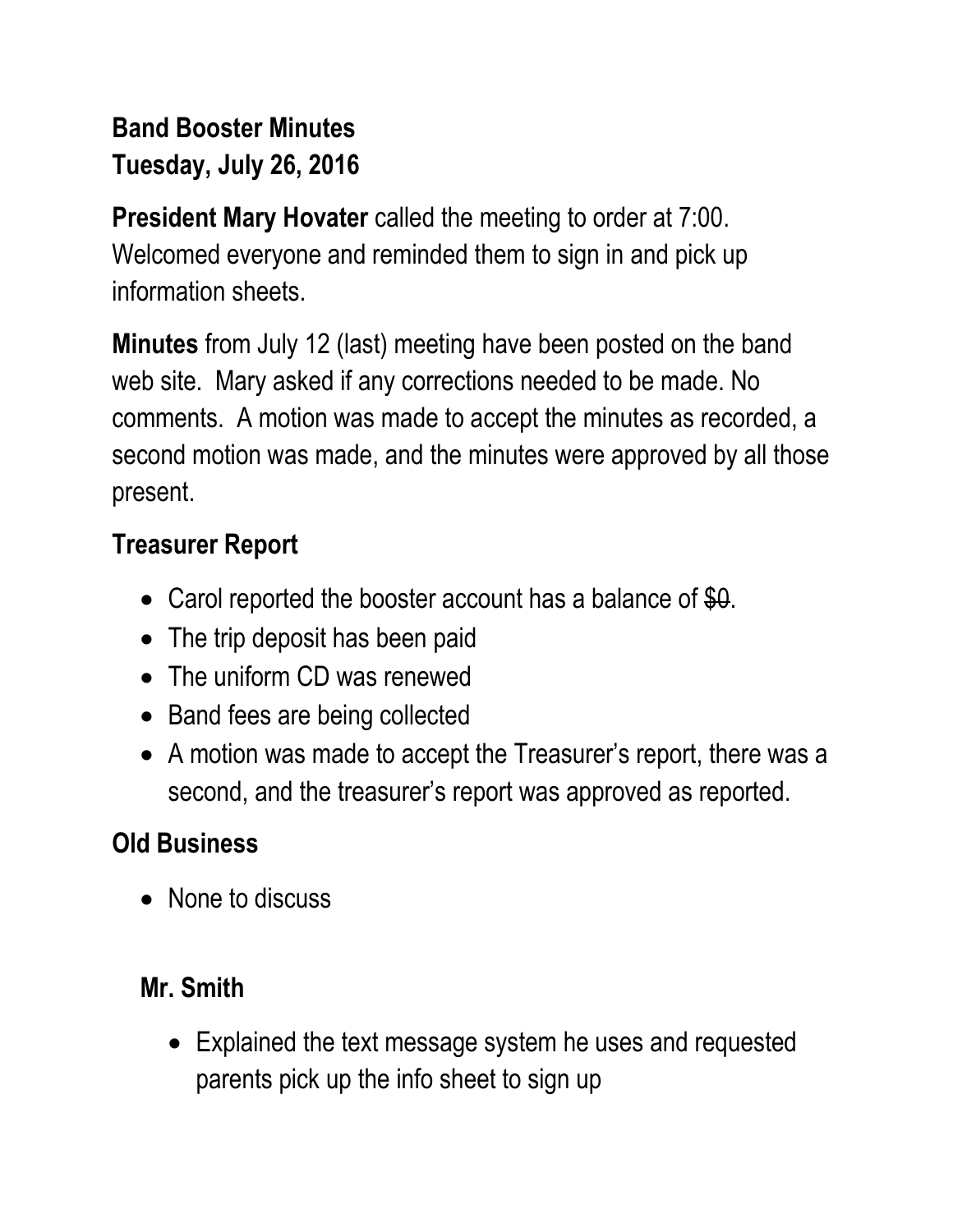- Chicago trip and brief itinerary were discussed
- Reminded us about the parent performance for Friday night.
- Commended the high school students for helping the middle school students prepare for upcoming season.

## **Mary**

 Volunteer jobs were discussed and sign-up sheets were passed around for:

> **Water** Pit Crew Concession Stand Stadium Clean-up

- Felicia Carden gave a brief update regarding the ice cream social.
- Concession stand floor is completed and a special mention of O.F. Richter for donating the epoxy.
- Band Cards questions should be directed to Mary Hovator. Kids have received the first 25 and sign-up sheets to sell cards are available. 110 cards must be sold to pay for a student's band trip.
- Uniforms Leslie Pruitt requested the parent's inspect their children's uniform and help maintain cleanliness and care and keep up with the multiple parts. She reminded the parents that band fees must be paid before uniform is allowed to go home.
- John Sisk requested more volunteers for Pit Crew, to date only 5 people have signed up.
- Chaperone- Jackie Burnham-list is complete and she's ready for the games.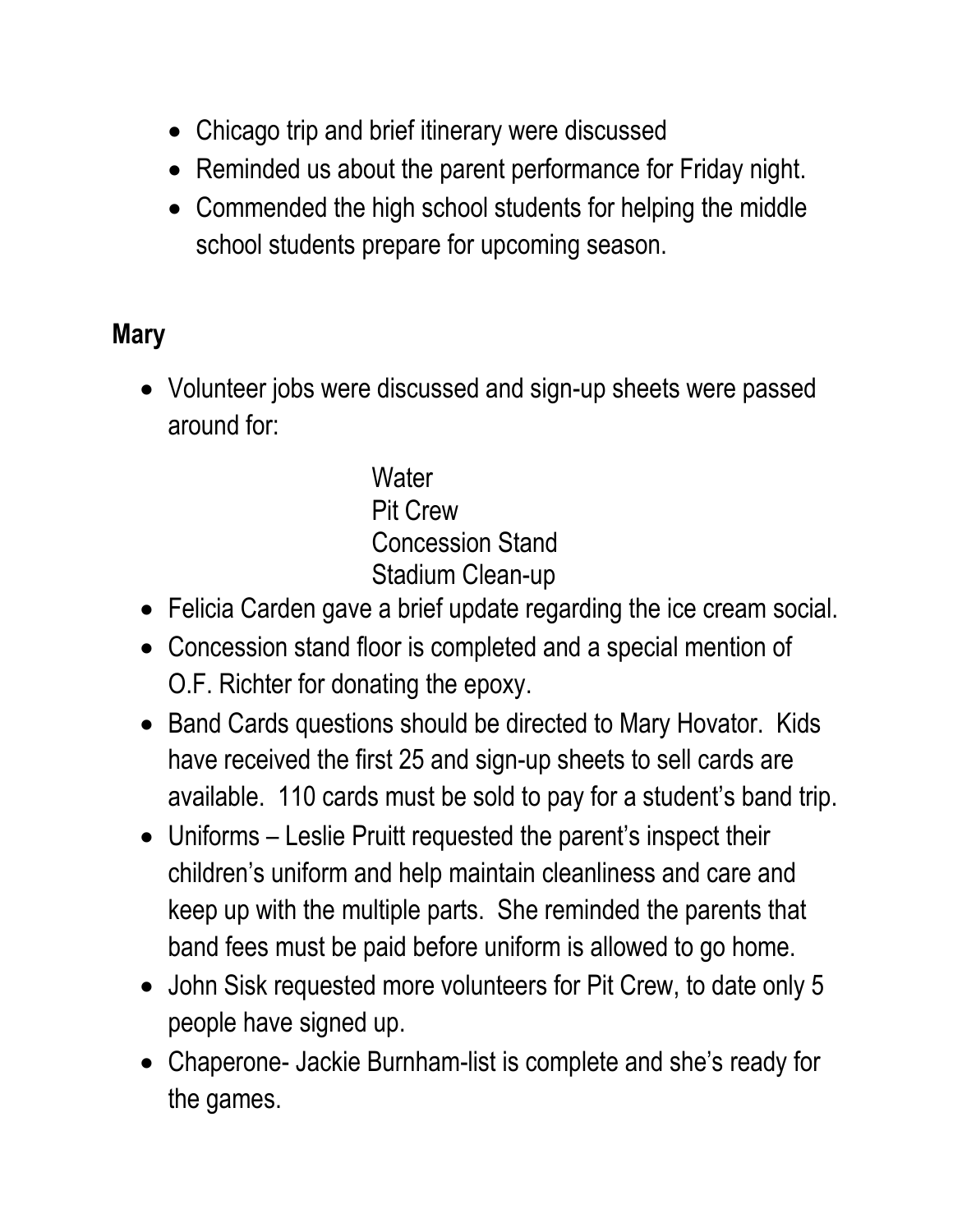• Parents were reminded they can join the Cullman Bearcat Band Boosters page on Facebook for quick updates and information.

### **Mrs. Bean**

- Welcomed all new parents and requested they sign up for Remind 101.
- 7<sup>th</sup> and 8<sup>th</sup> grade band camp going well, thanks to the H.S. students that have been helping. The MS teachers have been gracious enough to allow the band to use their rooms in the extreme heat for sectionals.
- Ads for the CMS football program are due now and may be turned in to Mrs. Bean.
- The end of camp celebration will be 7/29/16 at the Aquatic Center.
- Thanks to J. Smith and L. Pruitt for all their hard work in the uniform department.
- A lanyard system has been set up and will be used throughout the year for each student.
- Night at the Stadium will be 9/30. The younger student's really enjoyed last year.
- Fall Spectrum is 10/21 in Tuscaloosa.
- Mrs. Bean requested correspondence/questions be sent via email to her.
- Please save and donate box tops.
- Thanks to an alumni for donating a clarinet and a flute.